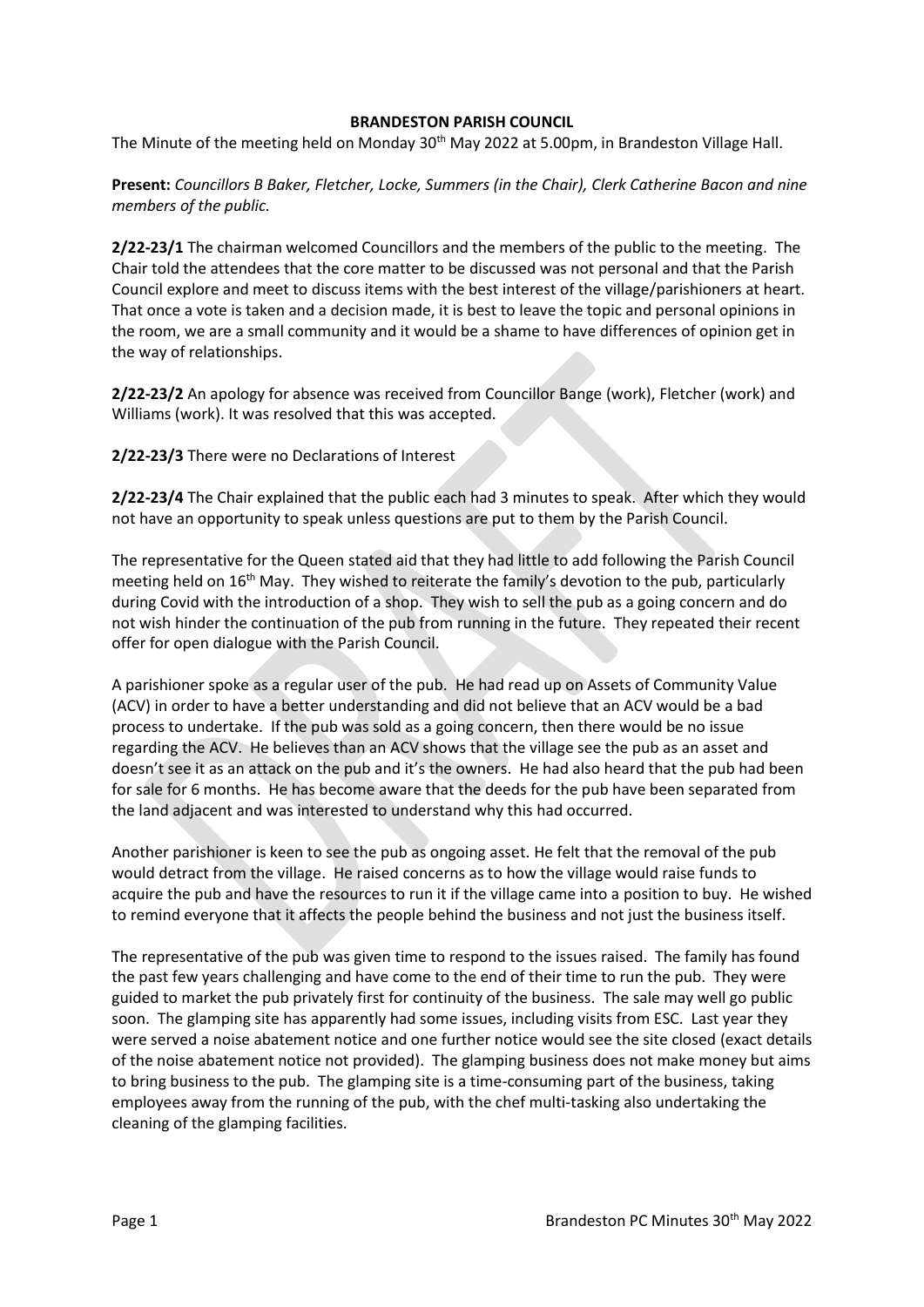A parishioner raised two points. The first point raised being that the family running the pub have worked hard and that no one doubts their efforts, but this does not guarantee the pub's future. The second point he raised was the ACV, he noted that a business may wish to continue a business on the site but not necessarily a Public House.

Cllr B Baker asked the representative of the pub where they plan to put the profits from the potential housing development behind the pub. The representative stated that this would be used to recoup some of the losses occurred recently.

Cllr Summers asked why the owners believed an ACV would hinder the sale of the pub, stating that the PCs believed that the ACV would be removed once the sale has been completed as a going concern. The representative responded that this was not what they had been advised but accepted the findings of the Parish Council.

**2/22-23/5 It was resolved that the Chairman should sign the Minute** of the Meeting held on 16th May 2022 as a true and accurate record.

**22/22-23/6** The Chair reported that Cllrs Fletcher and Summers initially commenced looking into ACV, then joined by B Baker investing considerable time in exploring the Localities Act, and additional input from PC Bange. Summers, Fletcher and Baker then met to establish the criteria, to identify the pros and cons of ACV. Their findings and links were circulated to the Cllrs. Cllr B Baker read a summary of the findings as follows:

*The pub has been an important part of the village for hundreds of years. It has hosted a diverse range of events, parties and celebrations. It is a core part of our village life, a community hub. For instance, during Covid it reinvented itself as a village shop and well done for that imaginative move. Of course, key to the success of all these activities and of benefit to the pub, has been the support the village has shown to the pub. Such as, the Village Hall Committee agreeing to locate the fete at the pub, instead of at the village hall.*

*Thus, the pub is an asset to the village, but it is not an asset of the village. The village does not have a right to its pub. The Queen is a business and the owners took a financial risk when they put their money into it, both at purchase and with the further investments made, such as the refurbishment of the barn.*

*Moving to recent events, an application to develop part of the pub's land into two houses prompted concern among some parishioners about the future of the whole site. Broadly, these were along the lines of, "Is this the thin end of the wedge, leading to the pub closing and becoming a residential development?" Such concerns prompted calls for the parish council to look into the matter and, in particular, explore whether having the Queen listed as an Asset of Community Value, which I will refer to as ACV from now on, would help to safeguard the future of the pub.*

*It is perhaps worth mentioning that the pub has been bought and sold a number of times over the previous decade. Those changes of ownership did not, as far as I am aware, prompt the strength of feelings expressed in communications seen recently. It is a duty of the parish council to consider these opinions. So, against this backdrop of novel, sincere and strong concerns about the future of the pub, several members of the parish council looked into ACVs and I am reporting back with some summary views.*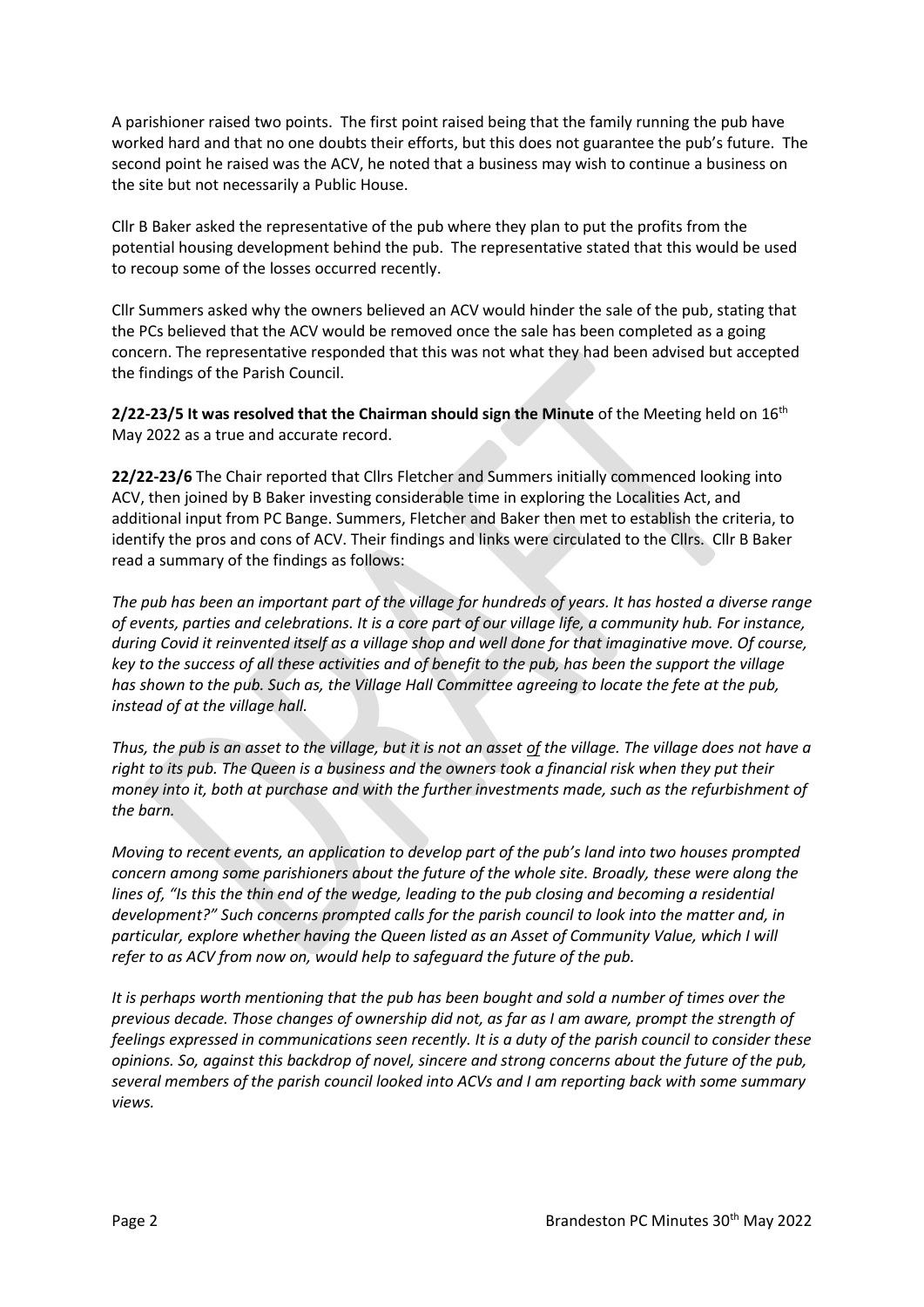*I will not attempt to go through every aspect of the legislation covering ACVs, relevant documents are easily found on UK government websites and include parts of Localities Act 2011. Links have been emailed to the parish council members.*

*As we understand it, the key element of having the pub listed as an ACV is that in the event of a proposed sale following or during closure, the community would have the right to put in an offer to purchase the pub to continue operating it as a pub, and there is moratorium period following that application. That is it, that is all legislation offers. The ACV is only there to provide communities with an opportunity to bid to maintain access to a facility in the event of its ceasing to trade as a pub. Moreover, it is worth noting the owner does not have to accept the community's bid; they can sit out the moratorium and then sell to whoever they like or not. Further, and important in the current situation, an ACV listing has no effect, it does not put a brake on the process of selling the pub when it is being sold as a going concern. The sale of a going concern is, we believe, exempt from the ACV bid-and-moratorium process.*

*As such, an ACV listing is not perhaps the big bad bogeyman it is sometimes portrayed as. A listing may be a material consideration in planning applications, it may act as a hurdle if the use of the pub as a pub looks to be threatened. But, to the extent the pub is to be sold as a pub and not a redevelopment opportunity, this can hardly be cited as an issue. For the purchase of the pub as a going concern, the listing is no impediment to either the buying or the running of the pub as such.*

*Indeed, far from being detrimental, it may be seen as a positive. It could be argued that a listing demonstrates to a potential buyer that there is strong support for the pub within the village, sending a good, positive, welcoming signal to someone interested in running the pub; that they would be buying into an established institution that the village value and will continue to support. Otherwise, they can only go on the pub's accounts and their impression from a visit. After all, with over a dozen pubs for sale in Suffolk alone at the moment, wouldn't you want to buy one that you know locals are keen to support and passionate about?*

*Exploring listing the pub as an ACV is about the parish council acting on behalf of the village parishioners to safeguard the pub as a going concern. Ensuring the Queen remains commercially viable with an asset base of the pub and surrounding land will not only ensure it stays a vibrant part of our community, but could give future operators the chance to run a comfortably profitable entity. That should help a lot to keep it open and alive.*

The Cllrs voted on whether or not to submit an application to apply to register the Queen pub together with the land adjoining the Queen as an ACV. A majority voted in favour of submitting an application. **It was resolved that the Clerk submit an application to register the Queen pub together with the land adjoining the Queen as an ACV.**

## **2/22-23/7 Planning**

**a) DC/3535/RB7FWSQXKQC0C, Tyes Cottage 15 Low Street Brandeston Woodbridge Suffolk IP13 7AN. Listed Building Consent - Alterations to provide a ground floor cloakroom, replacement staircase to bedroom 2. New first floor basin and bath, with a replacement window to match existing**

The Chair checked that all the Cllrs have had an opportunity to read the application. As holders of the Planning Portfolio, Cllrs Fletcher and Summers had discussed the planning application, they could see merit in the adaptions of the property to modernise its facilities/use. None of the Cllrs had any questions or comments, the Chair proposed that the PC return a 'no comment' and leave it to the listed building and conservation officers to liaise with the applicant. **It was agreed that the Clerk respond with No Comment to make.**